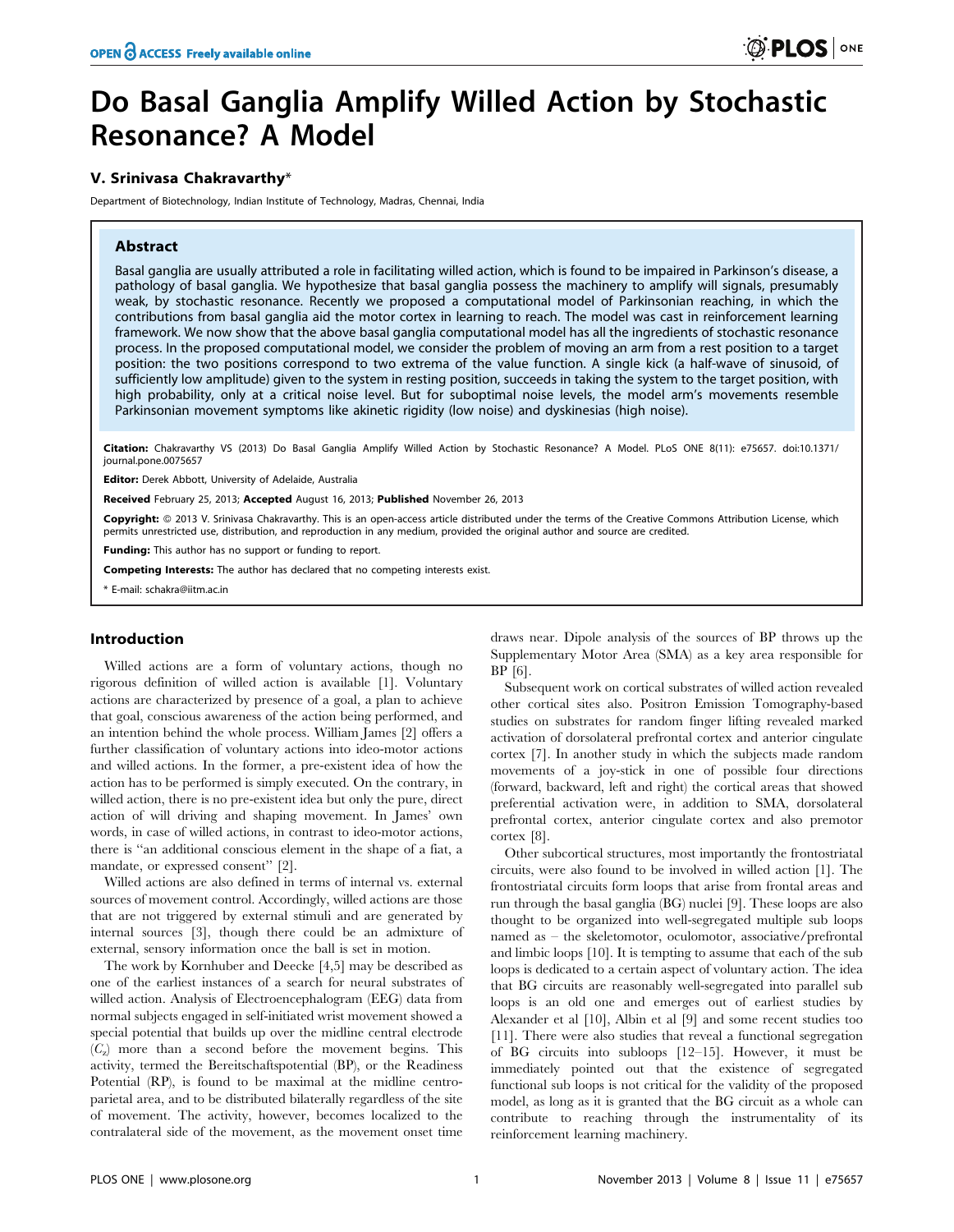Damage to specific modules in the frontostriatal system is known to cause specific impairments in motor and cognitive functions. Prefrontal lesions are linked to perseveration, distractibility, impaired planning of sequential movements, and a tendency to shift from self-initiated behavior to stimulus-driven behavior [16]. Damage to SMA is associated with diminished spontaneous movements and partial mutism. Impairment in performing complex simultaneous or sequential movements is seen relative to performance of simple movements in a patient with right SMA damage [17].

The neuromodulator, dopamine, is known to play a crucial role in the function and coordination of frontostriatal circuits [18]. Dopamine cells in the Substantia Nigra pars compacta (SNc) project extensively to the striatum and other BG nuclei. The idea that activity of mesencephalic dopaminergic cells represents some sort of reward to the organism provides important clues to our understanding of BG [19]. Since the striatum also receives extensive afferents from sensory-motor cortex, it places BG in a unique position for selecting rewarding actions among a host of competing actions. Thus BG may be viewed as the neural machinery necessary for performing reinforcement learning (RL), a type of learning in which stimulus-response associations that maximize reward are reinforced. A vast body of modeling effort is driven by application of RL concepts to BG function [20–22]. Reinforcement Learning-based models are able to explain a wide array of phenomena related to BG function and fronto-striatal interactions in normal function and disease [23–25].

In Parkinson's disease (PD), a neurodegenerative disorder associated with loss of dopamine cells in SNc, motor symptoms like akinesia or bradykinesia and tremor are observed [26]. Parkinson's disease patients also exhibit difficulty in movement initiation. A more dramatic case of movement initiation exhibited by PD patients is the phenomenon of freezing of gait, which refers to difficulty in proceeding with gait [27]. This can happen in the beginning of a walk (start hesitation) or when trying to make a sharp turn (turning hesitation) [27]. Parkinson's disease patients also exhibit articulatory freezing, a kind of difficulty in speech initiation [28]. The aforementioned symptoms are negative symptoms of PD, marked by paucity of movement, often seen under conditions of OFF medication. On the other hand, under conditions of ON medication, PD patients exhibit uncontrolled, exaggerated movements like dyskinesias and chorea-like movements [26].

In the present study, we describe a model of willed action with BG as a key substrate. The model presents the conditions for normal willed action and its impairment under conditions of damaged BG. We assume that the ''will'' signal is weak, compared to the ''bottom-up'' signals derived from the sensory stream, and therefore needs appropriate machinery for amplification. We propose that by affording a combination of gradient descent and noise, BG serves as an excellent substrate for SR phenomenon, and amplifies the weak willed action signal arising from the prefrontal cortex or SMA. Stochastic resonance is a counterintuitive effect by which the signal-to-noise ratio (SNR) of a nonlinear system or a device is highest when a moderate level of noise is added to the system; SNR is lower for both higher and lower noise levels [29]. Similarly in the proposed model of willed action, highest amplification is obtained at optimal noise level, which corresponds to normal function. Deviations from this optimal noise level are manifest as failure to initiate movement (low noise case) or unregulated movement (high noise case), reminiscent of motor symptoms of PD patients.

The paper is organized as follows: Section 2.1 summarizes a reaching model involving BG and motor cortex. The relation

between the reaching model and SR dynamics is elucidated in section on Methods. The conditions under which maximal amplification of the will signal is achieved, is explored numerically in the subsequent section. Effects of deviations from the optimal noise level are also described in the same section. A discussion of simulation results, a more detailed neurobiological interpretation of the proposed model, and model limitations are presented in the subsequent sections. Conclusions of the study are presented in the final section.

## Methods

## 2.1 Background

The starting point of the present work is a model of reaching that highlights the role of BG [24]. This model is built on the general understanding that BG are essential for motor learning [30]. Cast in RL framework, the model depicts how BG enables the motor cortex to learn to reach a target location on command. The model consists of three components: motor cortex (MC), BG, and the arm. The arm has to reach one of 4 target locations. Each target is specified by a Target Selection Vector (TSV),  $\xi$ , which is given as input to the MC. In response to TSV, the MC produces muscle activation vector,  $g_m$ . The BG component also outputs a muscle activation vector,  $g_{bg}$ , which is combined with that of MC, to produce a final muscle activation vector, g, given as:

$$
g = \alpha g_m + \beta g_{bg}, \qquad (2.1.1)
$$

where  $\alpha$  and  $\beta$  are coefficients that control the relative contributions of MC and BG to movement. In eqn.  $(2.1.1)$ , g denotes the neural activations given to the muscles of the arm. A given g places the arm in a unique configuration.

Arm model. Since BG dynamics is the focus of the paper, we chose an extremely simple model of arm dynamics. The arm consists of two joints with 4 muscles. The muscles are activated by g, a 4-dimensional vector:  $g_1$  and  $g_2$  activate the agonist and antagonist of the shoulder respectively, while  $g_3$  and  $g_4$  activate the agonist and antagonist of the forearm respectively. The shoulder and forearm joint angles,  $\theta_1$  and  $\theta_2$ , respectively, are given by:

$$
\theta_1 = \pi(g_1 - g_2) \tag{2.1.2a}
$$

$$
\theta_2 = \pi(g_3 - g_4) \tag{2.1.2b}
$$

where  $0 \leq g_i \leq 1$ ,  $i=1,4$ .

Thus in our simple arm model, the relationship between muscle activations and arm configuration is a static one.

We now outline how BG enables MC to learn to reach a target, by producing muscle activations, gm, appropriate for a given TSV. In the early stages of learning, since MC is in untrained condition,  $g<sub>m</sub>$  is expected to be off the mark. But the BG output  $g<sub>bg</sub>$ , which also represents muscle activations, is a highly labile quantity which perturbs g<sup>m</sup> until the arm makes a successful reach. The value of  $g_{\text{bg}}$  which results in a successful reach is used by MC for training itself. Neurobiological interpretation of  $g_m$  and  $g_{bg}$  needs a comment. That the MC encodes muscle activations is a familiar idea [31]. But there is also evidence that neurons in putamen code for muscle activation patterns in addition to kinematic information [32].

As mentioned above,  $\alpha$  and  $\beta$  control the relative contributions of MC and BG to the arm. In the early stages of learning,  $\alpha$  is small, and movement is determined predominantly by BG output,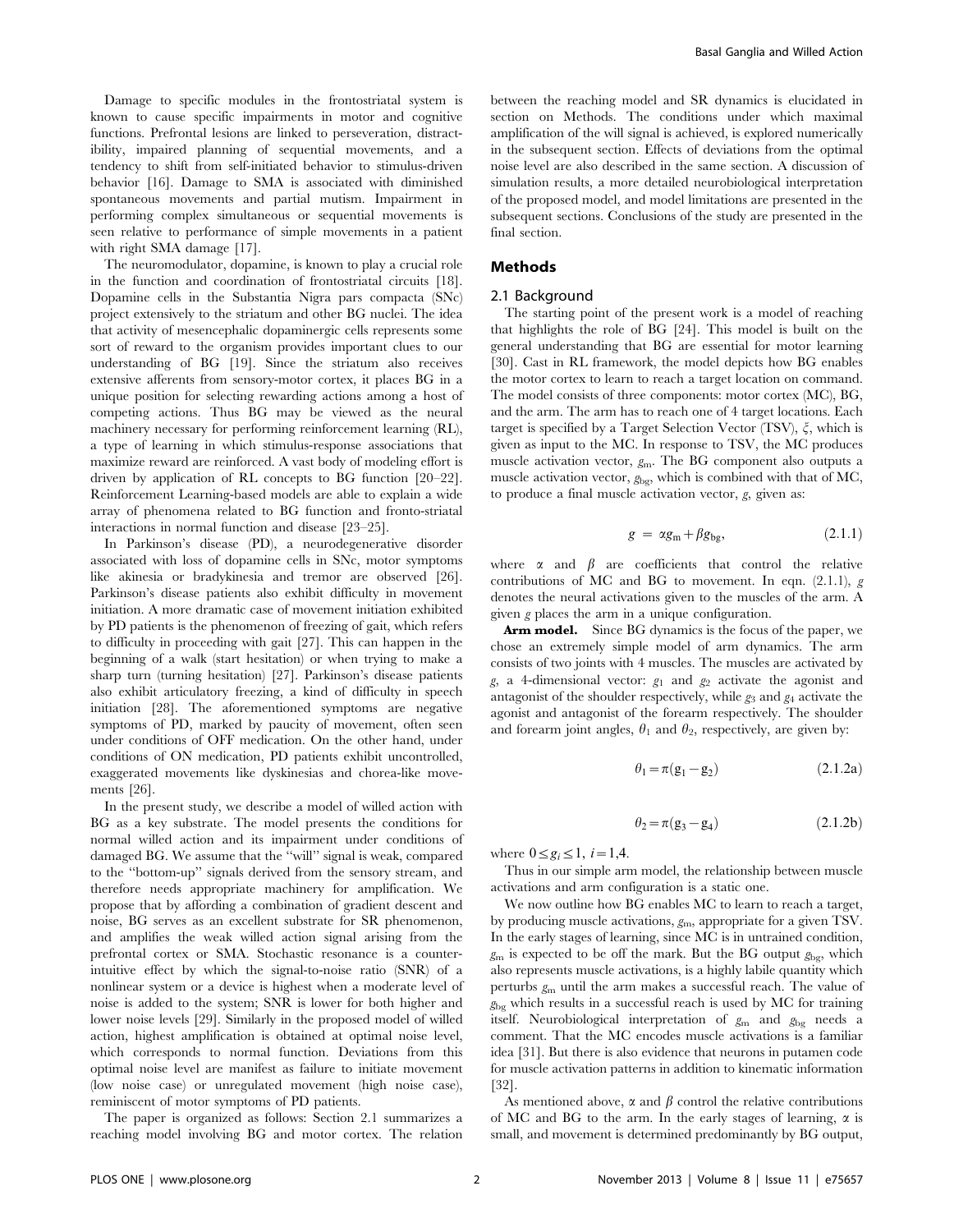

Figure 1. A model of reaching involving basal ganglia (redrawn based on [24]).

doi:10.1371/journal.pone.0075657.g001

whereas in late stages, MC dominates movement.  $(\beta$  is small; refer to [24] for more details)

Motor Cortex (MC). The motor cortex is modeled as a perceptron with  $\xi$  as input and  $g_m$  as output.

$$
g_m = \tanh(W\xi + b) \tag{2.1.3}
$$

Basal Ganglia Model. The BG circuit receives inputs from the cortex and sends projections back to the cortex via the thalamus. The striatum is the input port of the BG, while the key output ports are Substantia Nigra pars reticulata (SNr) and the Globus Pallidus interna (GPi). The striatum projects directly to the output ports over the so-called Direct Pathway (DP) and indirectly over the Indirect Pathway (IP) with two intermediate stages – Globus Pallidus externa (GPe) and the Subthalamic nucleus (STN). Dopaminergic cells of Substantia Nigra pars compacta (SNc) project to striatum and other targets in BG. Therefore, the BG part of the model has  $4 \text{ key components} - 1$  the Critic representing the Striatum [33], 2) the Direct Pathway (DP), 3) the Indirect Pathway (IP) and 4) the Temporal Difference (TD) error,  $\delta$ , representing the SNc DA signal. The Critic assesses the current position of the arm's end effector with respect to the target. The DP and IP of BG take the change in the BG output,  $\Delta g_{\text{bo}}(t)$ , in the current step, and update it to  $\Delta g_{\text{bg}}$  (*t*+1). TD error,  $\delta$ , is used to calculate  $\Delta g_{\text{bg}}(t+1)$  using  $\Delta g_{\text{bg}}(t)$ .

These components are defined below.

Critic: The Critic computes the Value function, which is a function of the distance, d, between the arm's end effector and the target.

$$
V(X; X_i^{\text{tar}}) = A\left(1 - \frac{d^2}{R^2}\right), \text{ for } d < R
$$
  
= 0, otherwise, (2.1.4)

where,

$$
d = \|X - X^\textrm{tar}_\textrm{i}\|
$$

 $X_i^{\text{tar}}$  = target position,  $X$  = current position, V is Value function. The norm  $(\|\cdot\|)$  used is Euclidean norm.

Dopamine signal: The dopamine signal represents TD error,  $\delta$ .

$$
\delta(t) = r(t) + \gamma V(t) - V(t-1)
$$
\n(2.1.5)

The reward,  $r(t) = A$ , when  $d \le R_{\text{small}}$ , otherwise  $r(t) = 0$ , where  $R_{\text{small}}$  is a small positive quantity.  $\delta$  is thought to be computed within the loop: Striatum  $\rightarrow$  SNc  $\rightarrow$  Striatum (fig. 1). We let  $\gamma = 1$ , in the present model. Since  $r(t)$  is non-zero only when the target is reached, all along the trajectory  $\delta(t)$  simply represents the temporal difference  $\Delta V = V(t) - V(t-1)$ .

Direct and Indirect Pathways (DP & IP): The next value of BG output,  $\Delta g_{\text{bg}}(t+1)$ , is computed in the DP and IP of BG, as a function of  $\delta(t)$  and  $\Delta g_{\text{bg}}(t)$  as follows:

if( $\delta > D_{\text{hi}}$ )

 $\Delta g_{bg}(t+1) = +\Delta g_{bg}(t) \qquad (a) -Go$ else if  $(\delta > D_{\text{lo}}$  and  $\delta \le D_{\text{hi}})$  $\Delta \varphi_{\rm bg}(t+1) = \varphi$  $(2.1.6)$ 

$$
\Delta g_{bg}(t+1) = \varphi \qquad (b) \qquad \text{Lapior}
$$

else  $(\delta \leq D_{\text{lo}})$ 

$$
\Delta g_{\rm bg}(t+1) = -\Delta g_{\rm bg}(t) \qquad (c) \quad -\text{NoGo}
$$

where  $\varphi$  is a random four-dimensional vector such that norm  $(\varphi) = \eta$ , where norm(•) refers to Euclidean norm and  $\eta$  is a constant. Here  $g_{bg}$  is updated such that  $g_{bg}(t+1) = g_{bg}(t) + \Delta g_{bg}(t)$ . Adding the term  $\kappa \Delta g_{\text{bg}}(t-1)$ , where  $0 \leq \kappa \leq 1$ , to the Right Hand Side (RHS) of eqns.(2.1.6,abc) has a stabilizing effect on the arm's movements. Here  $D_{\text{lo}}$  and  $D_{\text{hi}}$  are thresholds that define the regimes.

Training MC: Learning occurs only in the MC. The dynamics of eqn. (2.1.6) proceeds until the end-effector comes close to the target location ( $r < R_{\text{tol}}$ ). The value of g, which results in this successful reach, is used as target output of MC, which is trained by delta rule as follows:

$$
\Delta W = \eta_{\rm m}(g - g_{\rm m})\zeta
$$
  
\n
$$
\Delta b = \eta_{\rm m}(g - g_{\rm m})
$$
\n(2.1.7)

where  $\eta_{\rm m}$  is the learning rate.

Let us revisit eqns. (2.1.6a,b,c) which are crucial in making the connection between the above reaching model and the proposed SR dynamics subserved by the BG. In eqns. (2.1.6a,b,c), a positive  $\delta$  represents approach towards the target, while a negative  $\delta$ represents withdrawal away from the target. If a given  $\Delta g_{\rm bo}$ produces a sufficiently large positive  $\delta$ , and hence a significant excursion towards the target, in one step, it is desirable to move in the same direction in the next step; therefore  $\Delta g_{\text{bg}}(t) = \Delta g_{\text{bg}}(t-1)$  in eqn. (2.1.6a). If a given  $\Delta g_{\rm bg}$  produces a sufficiently large negative  $\delta$ , and hence a significant excursion away from the target, in one step, it is desirable to move in the opposite direction in the next step; therefore  $\Delta g_{\text{bg}}(t) = -\Delta g_{\text{bg}}(t-1)$  in eqn. (2.1.6c). If  $\delta$  is small in magnitude, the previous movement is neutral, neither significantly towards or away from the target; therefore new directions are explored in the next step  $(\Delta g_{\text{bg}}(t)$  is random in eqn. (2.1.6b)). Such BG dynamics implies an expansion of classical Go-NoGo depiction of BG function [34].

According to classical functional depictions of BG, striatal dopamine switches the transmission between DP and IP: the DP is selected at higher values of dopamine, while the IP for lower values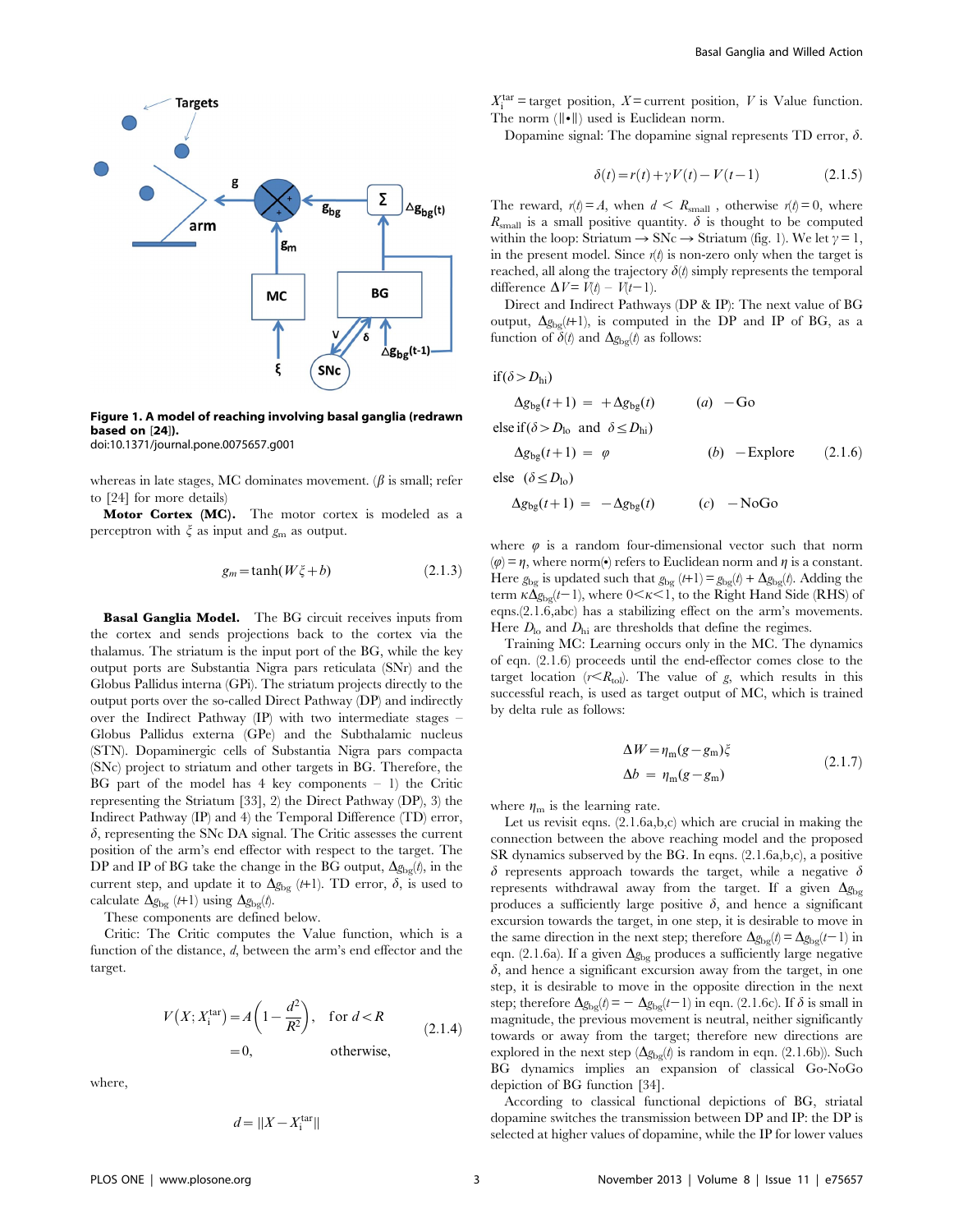[35]. Selection of DP is thought to facilitate movement (Go) and selection of IP to withhold movement (NoGo). Between the high and low ranges of dopamine, which correspond to the classical Go and NoGo regimes, we posit an intermediate range, which corresponds to Explore regime (fig. 2) [34]. These three regimes operate in the current model as follows. In the Go case, the DP is activated and  $g_{\rm bo}$  is updated such that the arm continues to move a little in the previous direction. In the NoGo case, the IP is activated and  $g_{\text{bg}}$  is updated such that the arm shows a tendency to move a little in the direction opposite to the previous direction. In the explore case, again the IP is activated and  $g_{\text{bg}}$  is updated in a random fashion unrelated to the previous increment in g. Using a network model of BG, we have recently shown how, in addition to the Go and NoGo regimes, the new explore regime emerges naturally out of complex dynamics of the Subthalamic Nucleus (STN) – Globus Pallidus externa (GPe) loop in BG [34].

The dynamics of reaching described above has essentially two components: hill-climbing over value function,  $V(t)$ , and a stochastic component that corresponds to exploration. Alternatively, this can be seen as a combination of gradient-descent over a new potential function defined as,  $V_p = -V$ , and stochastic dynamics. This combination of gradient descent and stochastic dynamics is the typical recipe for SR [29]. We have shown in Appendix that the BG eqns. (2.1.6a,b,c) closely resemble SR dynamics. We pursue the consequences of this analogy now.

#### 2.2 Stochastic Resonance and Basal Ganglia Dynamics

A simple, standard version of a SR system can be expressed as [29]:

$$
\dot{x} = -\nabla V_p + \psi(t) + \xi(t) \tag{2.2.1}
$$

The first term on RHS is the gradient of a potential function  $V_p$ (x); the second term,  $\psi(t)$ , represents noise; the third term  $\zeta(t)$ , denotes a weak signal that must be amplified by SR dynamics.

As shown in Text S1, eqn. (2.1.6) that describes BG dynamics, can be expressed as a differential equation that closely resembles the SR dynamics of eqn. (2.2.1) as follows,

$$
B\dot{x} = C \tanh(\frac{1}{\varepsilon}\nabla V) + A_n \exp(-(\frac{1}{\varepsilon}\nabla V)^2)\varphi(t) + A_I \xi(t) \quad (2.2.2)
$$

The first term on the RHS of eqn. (2.2.2) represents both Go (eqn. 2.1.6a) and NoGo (eqn. 2.1.6c) dynamics of BG. The second term represents the exploratory dynamics of eqn. (2.1.6b). The third term  $\zeta(t)$ , denotes the will signal, arising from cortex. Neural substrates of the will signal are discussed in the Discussion section. Let us assume that  $V_p(x)$  is a bistable potential well (fig. 3), given by:

$$
V_p(x) = -ax^2/2 + bx^4/4\tag{2.2.3}
$$

where the two minima of  $V_p(x)$  denote two stable states of the arm: 1) the resting position at  $x = -1$ , and 2) the target position at  $x = 1$ . Note that V in eqn. (2.2.2) is related to  $V_p$  in eqn. (2.2.3) as,  $V_{\rm p}$  =  $-V$ .

Reaching is achieved by switching the system from the resting position  $(x = -1)$  to the target position  $(x = 1)$ . This switching is done by presenting appropriate  $\xi$  (*t*), which delivers a kick in the form of a half-wave sinusoid:

$$
\xi(t) = A_0 \sin(2\pi t/T), \text{ for } 0 < t < T/2
$$
  
= 0, \qquad \text{for } T/2 \le t \le T \qquad (2.2.4)

We also assume that noise is injected only during the time the kick (eqn. 2.2.4) is delivered. Thus the noise model is:

$$
\psi(t) = Dv(t), \quad \text{for } 0 < t < T/2
$$
\n
$$
= 0, \qquad \text{for } T/2 \tag{2.2.5}
$$

where  $\delta$  is a Gaussian random variable (mean = 0, SD = 1).

We now study the conditions under which the system makes a successful reach, by transitioning from the resting position to target position.

#### Results

The idea explored in this study is the possibility that BG amplify will signal, presumably weak, by SR. That is, the will signal  $\xi(t)$ , is incapable of producing a reach by itself. But when aided by the noise arising from BG, this originally subthreshold signal crosses a threshold and results in movement. Assuming  $\zeta(t)$  to be a constant,  $\xi_0$ , let us consider the minimum value of  $\xi_0$  necessary to make a transition from the resting position to the target position, under noise-free conditions. For the potential of eqn. (2.2.3), the dynamics is expressed as:

$$
\dot{x} = \tanh(ax - bx^3) + \xi_0 \tag{3.1}
$$

For  $\zeta_0 = 0$ , eqn. (3.1) has three equilibrium points, two of them stable  $(x = \pm \left( \frac{a}{b} \right)^{1/2})$  and an unstable one at  $x = 0$ . For the left stable point to become unstable by merging with the unstable point at the origin, both the first derivative (in eqn. (3.1)) and the second derivative should be zero at the same point.

$$
\ddot{x} = (1 + \text{sech}^2(ax - bx^3))(a - 3bx^2)\dot{x} = 0 \tag{3.2}
$$

or,

$$
x = \pm \sqrt{\frac{a}{3b}}
$$

Substituting the last result in eqn. (3.1) (with  $\dot{x}=0$ ), we have

$$
\xi_0 = \pm \tanh(a\sqrt{\frac{a}{3b}} - b(\frac{a}{3b})^{3/2})
$$

for  $a = b = 1$ ,  $\xi_0 = \pm 0.366$ .



Figure 2. The Go, Explore and NoGo regimes of BG. doi:10.1371/journal.pone.0075657.g002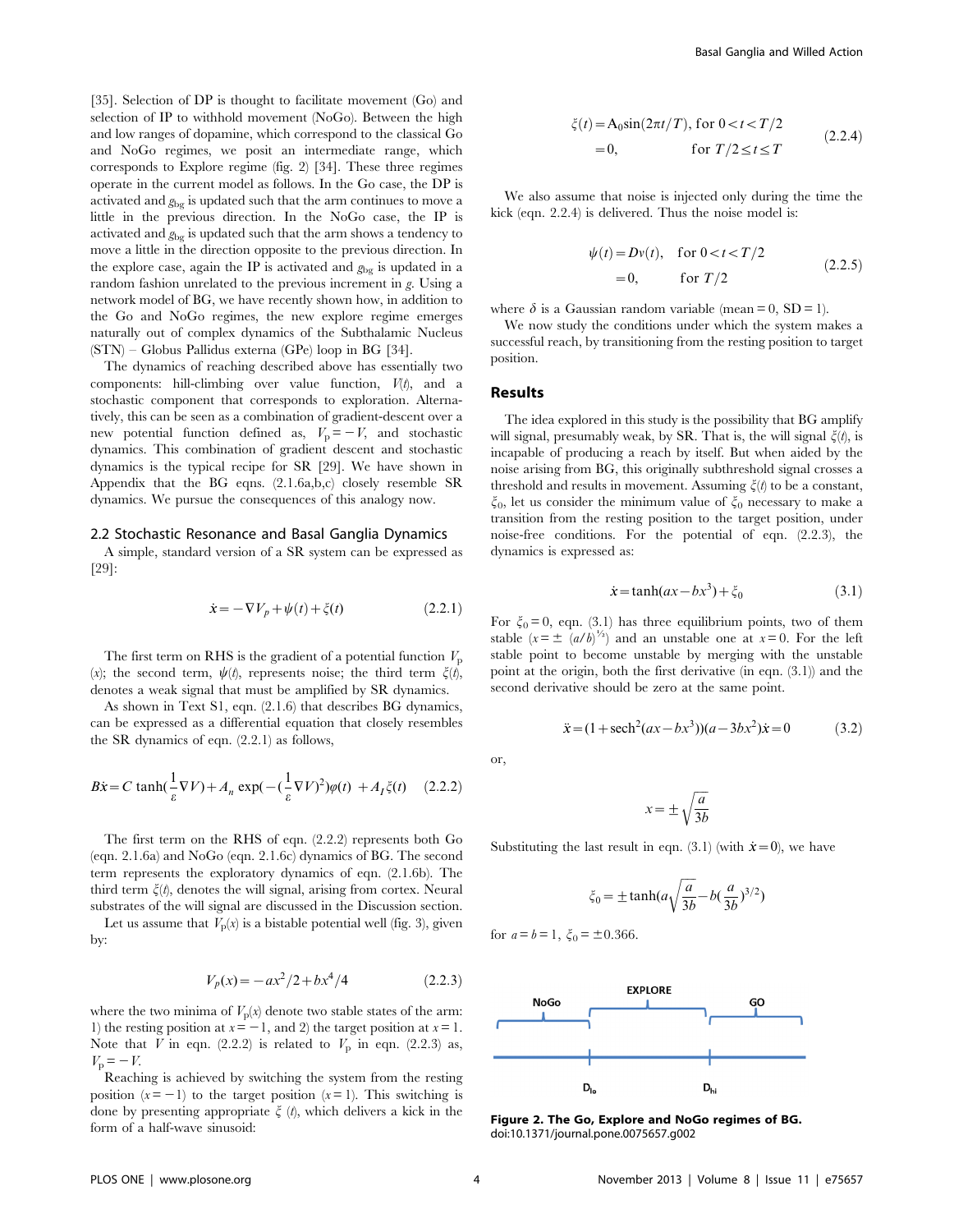Thus the minimum amplitude,  $A_0$ , which will produce a transition from resting to target position is 0.366. We chose  $A_0 = 0.25$  for the simulations below, which is insufficient to produce a transition from resting state to target state, i.e., to make a successful reach.

We characterize the effectiveness of the stimulus in terms of the probability of reach, P, which is expressed as the ratio of the number of successful attempts at reaching, and the total number of reaching attempts.

Now let us choose a suitable value of stimulus duration,  $T$  (eqn. (2.2.4)). We seek to use a stimulus duration that is not too long and yet achieves the probability of reach, P that is close to 1.

In standard SR systems, typically sinusoidal inputs are presented. The response amplitude then depends on several parameters like stimulus amplitude,  $A_0$ , stimulus frequency, f, and noise amplitude, D. Particularly, the response amplitude component,  $\bar{x}$ , which corresponds to the input frequency,  $f$ , is given as [29]:

$$
\bar{x} = \frac{A_0 x^2_0}{D} \frac{2r_K}{\sqrt{4r_K^2 + \Omega^2}}
$$
(3.3)

where

$$
r_K = \frac{1}{\sqrt{2}\pi} \exp(-\frac{\Delta V}{D})
$$
\n(3.4)

is the Kramer rate;  $\Delta V$  is the barrier, the difference between the potential at the minima and the maximum;  $\langle x_0^2 \rangle$  is the Ddependent variance of the stationary unperturbed system  $(A_0 = 0)$ ; and  $\Omega = 2\pi f$ . Response amplitude component,  $\bar{x}$ , has been shown to reach a maximum for intermediate values of D, while the response tends towards a maximum as the stimulus frequency,  $f$ , tends to 0 [29].

Though the above formula for response magnitude is derived for sinusoidal stimuli, we expect the general trends to be seen in the present case of half-sinusoidal, kick stimulus. We verify this assumption through simulations. Fig. 4 shows the probability of reach, P, as a function of noise amplitude, D, (stepsize  $= 0.2$ ) for



Figure 3. Bistable potential defined by eqn. (2.2.3). The resting position corresponds to ( $x = -1$ ,  $V_p = -0.25$ ) and the target position to  $(x = 1, V<sub>p</sub> = -0.25).$ doi:10.1371/journal.pone.0075657.g003

various values of stimulus duration, T. (Probability is calculated by averaging over 1000 trials for each value of  $D$ ). Note that  $P$  peaks at an intermediate value of  $D$ , but the peak migrates leftwards as the duration,  $T$ , is increased. Also note that  $P$  attains a peak value of 0.996, for  $D = 3.2$ , in the graph of P vs D for  $T = 1000$  ms (blue graph in fig. 4). Therefore we chose  $T = 1000$  ms for subsequent simulations. For T larger than 1000, the peak of the  $P$  vs. T curve shifts left. In fig. 4, for  $T=5000$  and 10,000, probability of reach equals 1 for smaller values of D.

The variability in the  $P$  vs.  $D$  plots (fig. 4), particularly for larger noise levels, poses difficulties in finding a unique maximum. Therefore, we smooth the curves before computing the maxima. Smoothing is performed using the following steps:

- 1. Supersampling: In the original plots, the resolution on x-axis is 0.2. The resolution is doubled by decreasing the stepsize to 0.1 and linearly interpolating the data.
- 2. Smoothing: Smoothing is performed by simple local averaging over a window size, WIN.

The value of WIN used for fig. 4 is 9. Table 1 shows the maxima of the  $P$  vs.  $T$  graphs and the values of  $D$  at which the maxima occur. Note that  $P$  values in Table 1 are slightly different from the original data as a result of smoothing process. Though the peak shifts leftwards with increasing  $T$ , the amount of shift seems to decrease with increasing  $T$ . It is possible that the peak tends towards a limit as  $\mathcal T$  is increased indefinitely.

But the significance of larger values of  $T$  from biological point of view must be reconsidered. From a purely mathematical, SR point of view, the best value of  $T$  is one where highest  $P$  is obtained with lowest noise. But large values of T imply long waiting times before voluntary movements can be initiated, which is not desirable from the perspective of motor efficiency. Therefore, we continue to use  $T= 1000$  (= 1 sec), which is close to the duration of the Readiness Potential, as the baseline result in our simulations. In more realistic, future versions of the model, we will try to use experimental data to choose the right value of T.

Figs. 5(a, b, c) show the reaching trajectories for three noise levels: critical ( $D = 3.3$ ), subcritical ( $D = 2$ ) and supercritical ( $D = 7$ ) respectively. We propose that the optimal noise condition  $(D=3.3)$ , is comparable to the state of BG of a normal individual. We further suggest that under Parkinsonian conditions, noise level changes due to altered dynamics of the IP [9]. Fig. 5b shows an instance of unsuccessful reach due to inadequate noise. Such reaching behavior may be comparable to akinetic rigidity of PD patients. When noise level is higher than the optimum  $D = 6$ (fig. 5c), probability of reaching is again reduced due to large fluctuations in hand position. Such behavior is reminiscent of uncontrolled movements of chorea and dyskinesia observed in PD.

The next study is concerned with the effect of colored noise on reaching probability. In SR literature, white noise is replaced with colored noise simply to study the effect of a realistic noise on SR phenomenon [29]. Gammaitoni et al [29] use the following equation to model colored noise:

$$
\dot{\xi} = \left(-\xi(t) + \varepsilon(t)\right) / \tau_c \tag{3.5}
$$

where  $\varepsilon$  (t) is zero-mean, Gaussian white noise with,  $\leq \varepsilon(t)$  $\varepsilon(0)$  = 2D  $\delta$  (t), and  $\xi(t)$  is colored noise with,  $\langle \xi(t) \xi(0) \rangle = |D|$  $\tau_c$ ) exp(- $|t|/\tau_c$ ). Increasing correlation time,  $\tau_c$ , is known to shift the SR peak to the right, implying that it takes stronger noise levels to produce SR with colored noise [29].

The relevance of colored noise in the proposed BG model can be traced to the electrophysiological finding that the activity of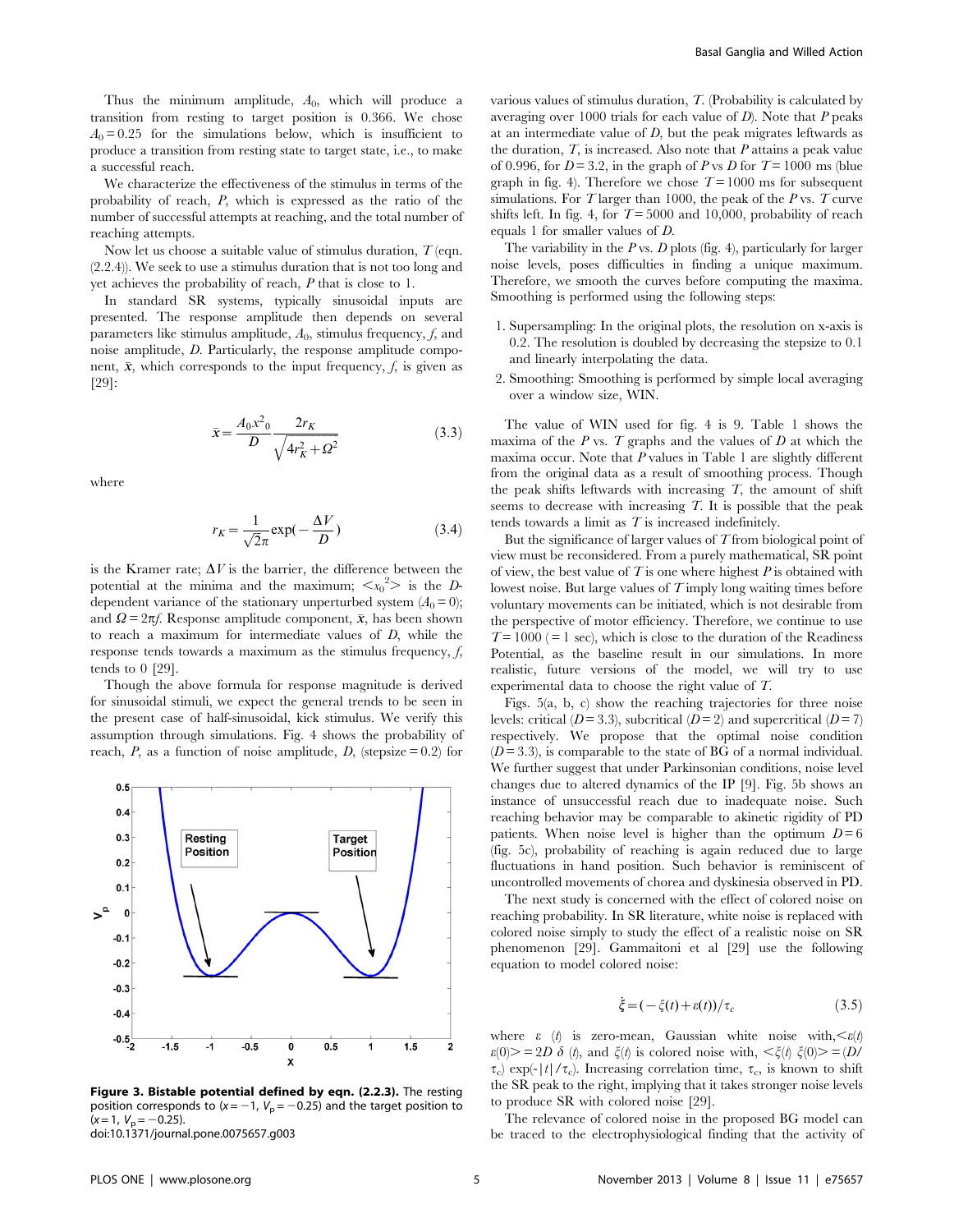STN neurons exhibits increased correlation under dopaminedeficient conditions [36,37]. The result suggests that under PD conditions the noise arising out of IP may be modeled as colored noise.

We simulated colored noise as,  $v_c = (1 - \lambda)v_c(t) + \lambda v(t)$ , where  $\lambda = 0.001$  and  $v(t)$  is Gaussian random variable (mean = 0, SD = 1). Fig. 6a shows the probability of reaching as a function of D, under colored noise conditions. Note the rightward shift and also reduction in peak probability compared to white noise case of fig. 4. Fig. 6b shows an instance of reaching trajectory for  $D = 3.3$ under colored noise condition.

Table 2 shows the maxima of the  $P$  vs.  $T$  graphs and the values of  $D$  at which the maxima occur (WIN = 15). With colored noise also, as it happened with white noise above, the peak shifts leftwards with increasing  $T$ , the amount of shift seems to decrease with increasing  $T$ . But note that for a given value of  $T$ , the colored noise case (fig. 6) requires much larger noise levels to produce the same reaching efficiency, compared to white noise case (fig. 4). Thus it is evident that not just noise amplitude but noise quality also matters in determining reaching efficiency.

Additional simulation results are described in Text S2. Fig. S1 in Text S2 shows the P vs D results for  $T=100, 250, 500, 1000$ , 5000 and 10,000. Maxima of the  $P$  vs.  $T$  graphs in fig. S2 in Text  $S2$  and the values of  $D$  at which the maxima occur are given in Table S1 in Text S2. Fig. S2 in Text S2 shows plots of P vs. D for colored noise for  $T = 100, 250, 500, 750, 1000$ . Table S2 in Text S2 shows the maxima of the  $P$  vs.  $T$  graphs of fig. S2 in Text S2 and the values of D at which the maxima occur in case of colored noise. Fig. S3 in Text S2 shows a plot of fractional time (FT) vs. noise amplitude  $(D)$ . Fractional time refers to the fraction of the time during which the target is reached. This measure is introduced as an alternative to Probability of reach, P. Fig. S4 in Text S2 shows a plot of P vs. D for various values of  $\varepsilon$  in eqn. 2.2.2.



Figure 4. Probability of Reach,  $P$ , as a function of noise amplitude,  $D$ , for various values of stimulus duration,  $T$ . P is zero for very low values of D: since the stimulus amplitude,  $A_{0}$ , is subthreshold, a minimum level of noise is necessary for a successful reach. Beyond  $D = 4$ , P decreases slowly with increasing D. Corresponding to each value of T, there is a thin solid line and a thick dashed line. The solid line represents the original simulation result, and the dashed line is the smoother version of the same. doi:10.1371/journal.pone.0075657.g004

| 10<br>۰.<br>v |
|---------------|
|---------------|

| Stimulus duration $T$ Noise level at peak |        | <b>Peak Probability of</b><br>Reaching |
|-------------------------------------------|--------|----------------------------------------|
| 100                                       | 5.6000 | 0.8814                                 |
| 250                                       | 4.6000 | 0.9525                                 |
| 500                                       | 3.9000 | 0.9781                                 |
| 1000                                      | 3.4000 | 0.9924                                 |
| 5000                                      | 2.6000 | 0.9983                                 |
| 10000                                     | 2.4000 | 1.0000                                 |
|                                           |        |                                        |

doi:10.1371/journal.pone.0075657.t001

#### **Discussion**

We present an abstract model of the possible role BG play in amplifying willed action. The present model is derived by simplifying an earlier model of the role of BG in reaching movements [24]. The model of [24] is cast in the framework of RL . The outputs of motor cortex and BG are combined to compute the muscle activations necessary to drive the arm towards the target. For a constant output of the motor cortex, the varying BG output actually searches for the appropriate muscle activation vector that can perform a successful reach. This dynamics of the output of BG consists of two components: 1) the dynamics of hillclimbing over a Value function, and 2) a stochastic component corresponding to exploratory behavior in RL. With this combination of hill-climbing, which can be re-interpreted as gradientascent over an appropriately defined potential function, and stochastic dynamics, corresponding to the exploratory dynamics of the IP of BG, the proposed BG model has the right ingredients to support SR phenomenon. We propose that BG circuit amplifies weak will signals through such SR effect.

The BG dynamics of eqns. 2.1.6(a, b, c) are rewritten in a form (eqn. 2.2.2) that resembles standard SR dynamics (eqn. 2.2.1) involving gradient descent over a bistable well. The simplified form of eqn. (2.2.2) is used to simulate reaching dynamics in the present study. The two stable states of the potential denote a target position and a resting position respectively. Willed action signal is simulated as a half-sinusoid with a subthreshold amplitude: the signal in itself is insufficient to make a successful reach without added noise. Reaching probability reaches 0.996 at a stimulus duration of  $T=1000$  ms and for  $D=3.3$ . For smaller noise levels, reaching probability drops to zero for  $D=1$ , and for higher noise levels, reaching probability exhibits a long tail approaching the value of 0.5. Colored noise is simulated as  $v_c = (1 - \lambda)v_c(t) + \lambda v(t)$ where  $\lambda = 0.001$  and  $v(t)$  is Gaussian random variable (mean 0,  $SD = 1$ ). Reaching probability profile is shifted to the right in case of colored noise, compared to the case of white noise. Highest reaching probability of 0.96 is achieved for  $D = 7.3$ .

The present work assumes that the IP in BG is the source of noise necessary for the hypothesized SR dynamics. This assumption has its roots in a line of modeling work that applies RL concepts to understand BG function [21]. There is a growing consensus in contemporary BG research that BG forms a neural substrate for RL [22]. This insight paved way to a large literature of RL-based BG models, most of them addressing only specific aspects of the many functions of BG. Efforts are underway to explain the rich variety of BG functions solely within the RL framework [21].

In RL-based learning, an agent learns to respond to stimuli with actions that maximize future reward. There are three key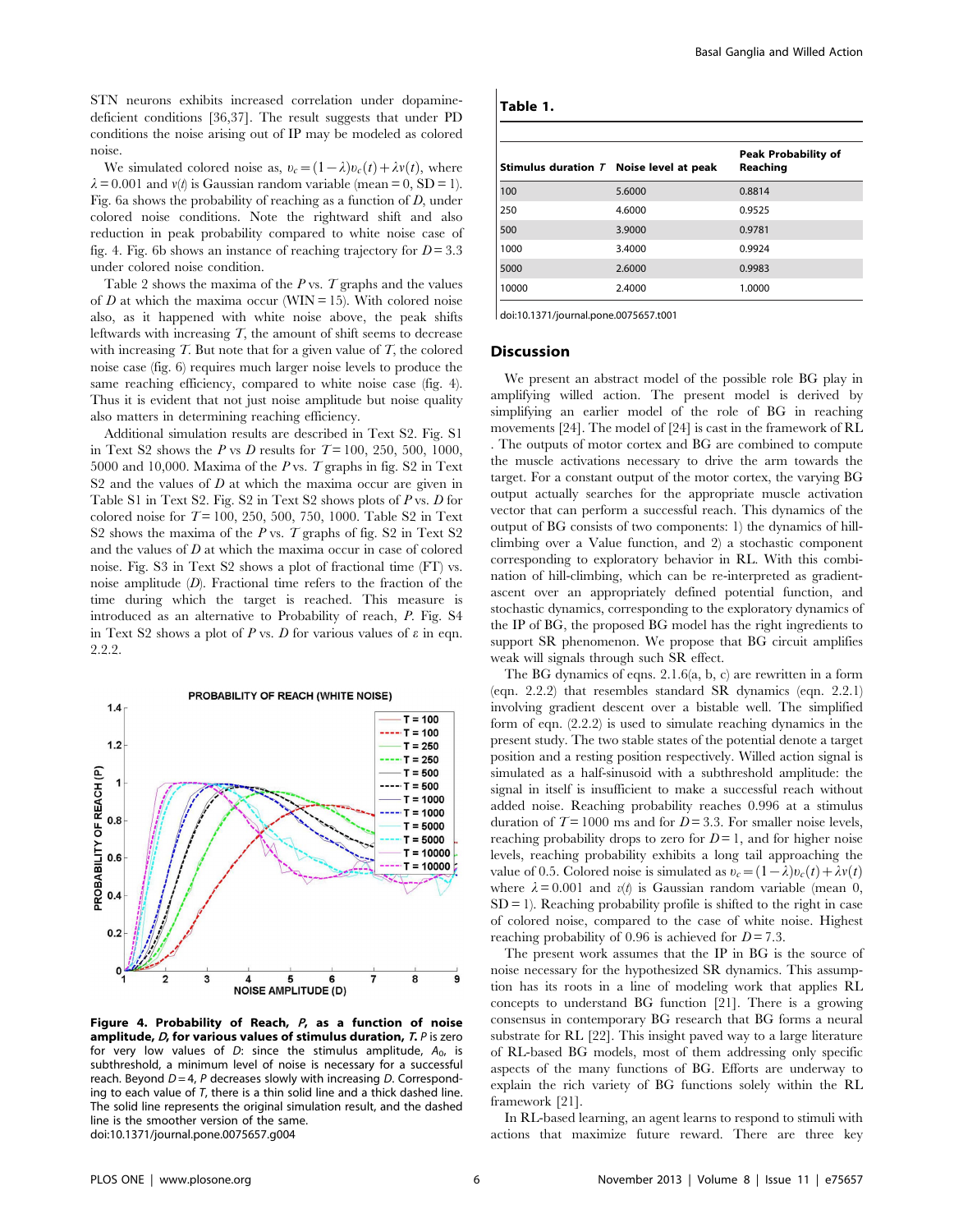

Figure 5. Trajectories of reaching for (a) critical noise amplitude,  $D=3.3$ , (b) subcritical noise amplitude,  $D=2.0$ , and (c) supercritical noise amplitude,  $D=$  7.0. Solid line, which denotes hand position, depicts the transition from the resting position ( $x = -1$ ) to the target position  $(x = 1)$ . Dashed line denotes the stimulus – the sinusoidal "kick" with amplitude  $A_0 = 0.25$ . doi:10.1371/journal.pone.0075657.g005

components in RL framework viz., Actor, Critic and Explorer [21]. The Actor is the module that performs actions, in accordance with a policy that maps states to actions; Critic predicts the total future reward, a quantity known as Value, based on past rewarding experiences; Explorer injects perturbative noise that allows the agent to explore randomly the space of actions. RLbased action selection involves a combination two complementary dynamics: exploitation which consists of climbing up the Value gradient, while exploration refers to stochastic perturbation from greedy gradient ascent over Value profile. It has been hypothesized earlier that the IP is the subcortical substrate for exploration [21,38].

The IP of BG has been given a variety of interpretations including: withholding of action [9,23], focusing and sequencing [39], action selection [40], and switching between voluntary and automatic movements [41]. But by assuming that the IP subserves exploration, we find an elegant complementarity between the two pathways whereby the direct pathway (DP) subserves exploitation while the IP supports exploration.

Presence of complex dynamics in the IP lends support to the possibility that IP can have a role in exploration. Degradation of such complex activity to more regular forms of activity like synchronized bursts is hypothesized to contribute to impaired movement. Experimental studies of activity of STN and GPe revealed that under dopamine-depleted circumstances (analogous to Parkinsonian conditions), activity of these nuclei exhibited, though not much reduction in firing rate, a dramatic increase in correlations among neurons [36,42,43]. Correlated activity of neurons of STN-GPe loop has been functionally linked to Parkinsonian tremor frequencies [43]. Complex activity of STN-GPe loop in normal BG has been attributed a deep functional significance, and interpreted as a source of stochastic exploratory signal required by RL [38,21,44] and degradation of this complex activity due to increased correlations in neural firing has been linked to impaired movement. Experimental evidence that supports the involvement of the IP in exploratory behavior exists. Bilateral lesions of STN is known to induce perseverative behavior, which may be regarded as a form of impaired exploration [45]. High frequency stimulation of STN, which functionally mimics STN lesioning, is also known to induce perseverative behavior [46].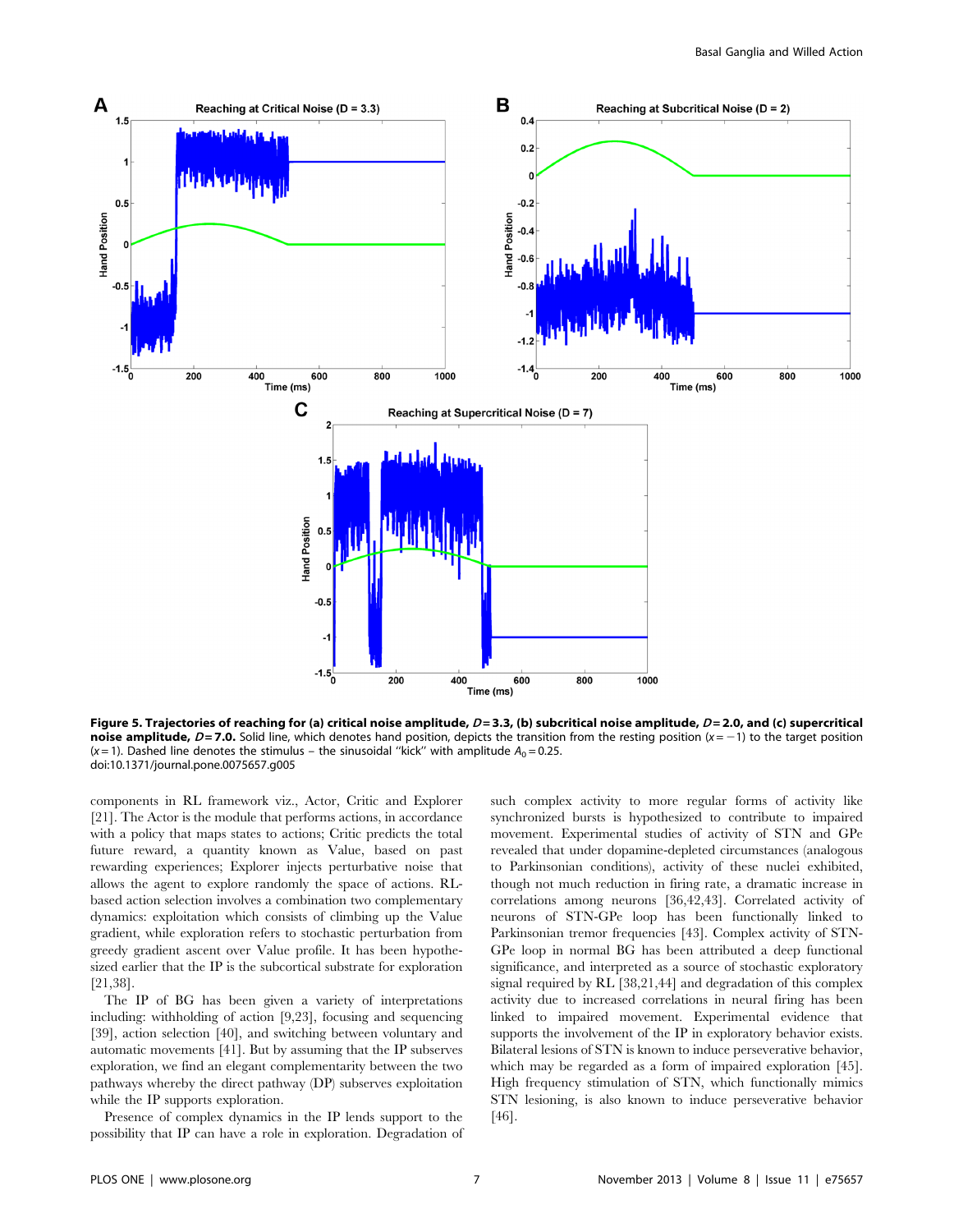

**Figure 6. Reaching with colored noise.** (a) Plots of probability of reach (P) vs. noise amplitude (D) for colored noise for various values of  $T (= 100,$ 250, 500, 750, 1000). Corresponding to each value of  $T$ , there is a thin solid line and a thick dashed line. The solid line represents the original simulation result, and the dashed line is the smoother version of the same.  $A_0 = 0.25$ .  $\lambda = 0.001$ . (b) An instance of reaching under colored noise conditions.  $\lambda = 0.001$ ,  $D = 3.3$ ,  $A_0 = 0.25$ ,  $T = 1000$ . doi:10.1371/journal.pone.0075657.g006

In order to make more precise these intuitions about the possible role of the IP in BG function, we recently developed a neural network model of BG instantiated in an action selection task [34]. In this model, striatal dopamine is assumed to switch between DP and IP activation. The IP is modeled as a loop of the Subthalamic Nucleus (STN) and the Globus Pallidus externa (GPe), capable of producing chaotic activity. Simulations with this model suggest that the classical Go/NoGo picture of BG pathways may have to be expanded. In classical descriptions of BG function, the DP is known as the Go pathway since it facilitates movement and the IP is called the NoGo pathway since it inhibits movement. But simulation results from the model of [34] suggest that while the system displays Go and NoGo regimes for extreme values of dopamine, at intermediate values of dopamine, it exhibits a new Explore regime denoting a random exploration of the space of action alternatives. The exploratory dynamics originates from the chaotic activity of the STN-GPe loop. This chaotic activity of the IP (consisting of STN-GPe loop), which plays the role of an explorer in [24], is represented by the noise source in the present study.

Therefore, the combination of exploitation (gradient ascent over Value function) and exploration (stochasticity) in BG pathways, seem to provide appropriate machinery for SR dynamics. The present work proposes that BG uses this SR dynamics to amplify weak willed action signals. Since the best probability of reaching

Table 2.

| Stimulus duration $T$ Noise level at peak |     | <b>Peak Probability of</b><br>Reaching |
|-------------------------------------------|-----|----------------------------------------|
| 100                                       | 8.9 | 0.4435                                 |
| 250                                       | 8.9 | 0.7530                                 |
| 500                                       | 8.8 | 0.9083                                 |
| 750                                       | 7.9 | 0.9485                                 |
| 1000                                      | 7.3 | 0.9618                                 |

doi:10.1371/journal.pone.0075657.t002

occurs at an intermediate level of noise  $(D)$ , it can be thought to correspond to normal healthy BG physiology. For lesser noise levels, reaching probability drops, resulting in a situation analogous to hypokinetic symptoms or akinetic rigidity of PD, which is often seen under conditions of OFF medication. The idea receives further support from the fact that overactivation of STN, or GPe lesions cause hypokinetic symptoms [9]. For higher noise levels, reaching probability again drops but for a different reason: the arm exhibits uncontrolled movements and does not stabilize at the target. This is analogous to the situation of overactivation of GPe, or STN lesions, or a state of ON medication, any of which cause hyperkinetic symptoms, or chorea [9]. The case of colored noise may be thought to correspond to increased correlation in STN neural firing patterns under dopamine deficient conditions [36].

A few comments are in order regarding the neurobiological substrates of various terms in SR eqn. (2.2.1). The Value function is computed, as mentioned before, in the striatum. Gradient of value function is computed in the model partly in DP (Go regime, eqn (2.1.6a)) and partly in the IP (NoGo regime, eqn (2.1.6c)). The noise term in eqn. (2.2.1), is thought to arise out of the chaotic dynamics of STN-GPe loop (corresponding to eqn. (2.1.6b)). Identifying the substrate for the willed action signal is more involved. In the introductory section, we presented some early data identifying SMA as perhaps the first brain region that becomes activated before voluntary movement [47]. These early observations have been reconfirmed more recently using a magnetoencephalogram (MEG) with a higher temporal resolution [48]. Studies using fMRI also note activity in both pre-SMA and SMA before activity begins in motor cortex [49]. The link between pre-SMA and willed action crops up in a very different context also. Studies on eye-movement (saccade) generation in primates suggest that the signal from pre-SMA to STN is essential for switching between automatic (involuntary) to volitionally controlled (willed action) saccades [41]. Thus, the signals that correspond to the three terms on the R.H.S. of eqn.  $(2.2.2)$  – gradient descent, noise and weak input – come together in the BG circuit. But it still begs the question of the exact site inside BG where the three signals come together and are integrated. A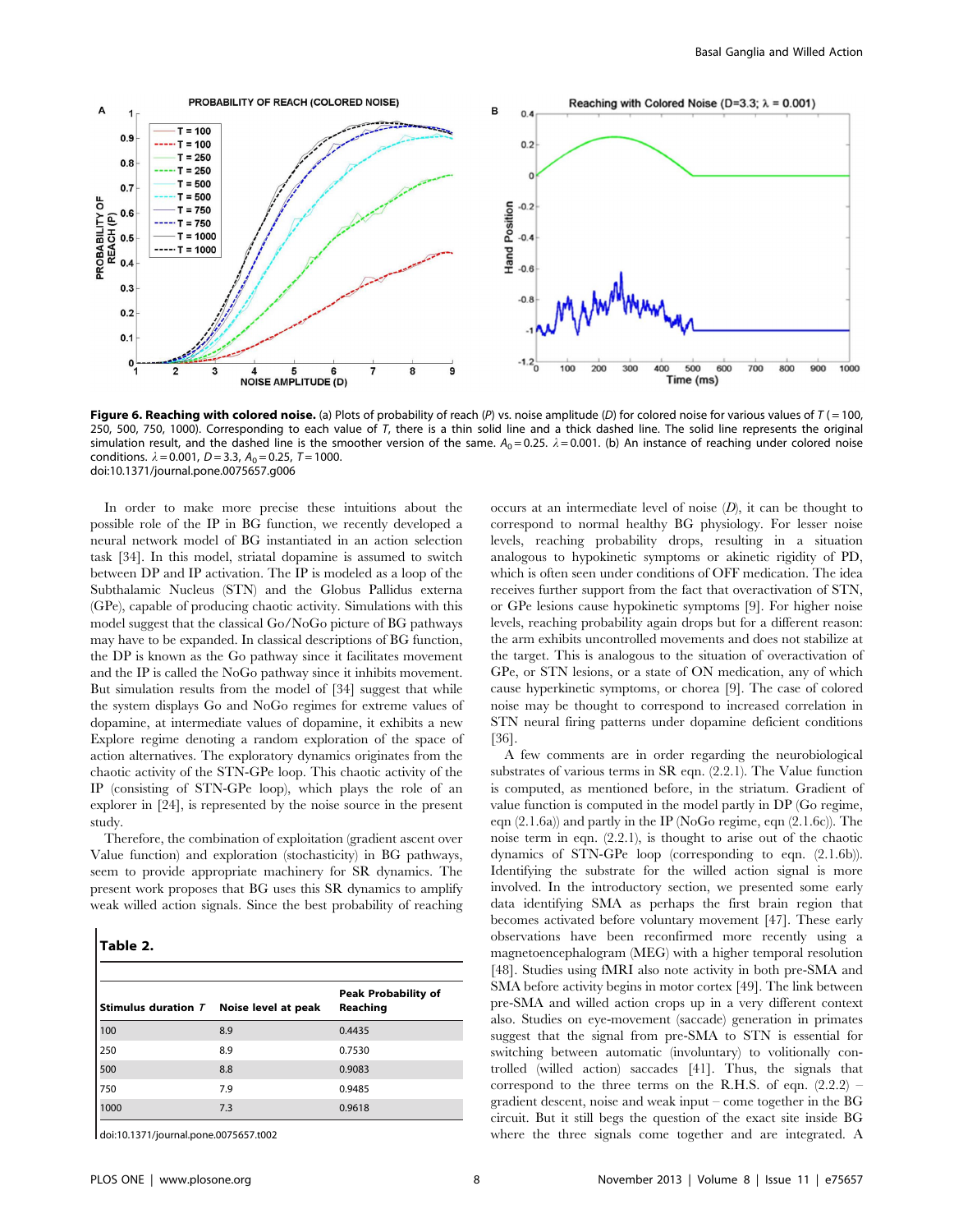candidate site for such integration is Globus Pallidus interna (GPi), the output nucleus of BG. The aforementioned neural substrates for the proposed BG-based model of willed action are summarized in Table 3 and depicted in fig. 7.

The current model of willed action based on SR-like effect subserved by cortico-striatal dynamics is only a preliminary model and must be expanded to more detailed network level models in the future. We must however point out that the present model is derived from a set of RL-based network models of BG developed by our group in the past [1,21,34,44]. The present work only shows that an SR-like effect is buried in the BG dynamics, which can be fruitfully linked to the well-known role of BG in willed action. Though conceptually well placed with respect prior modeling literature on BG, – particularly what belongs to the actor-critic modeling tradition, – the proposed model awaits confirmation by direct experiments on substrates of voluntary movement.

The present model of willed action has some relevance to the study of Ashby et al [30,50] that discuss the neural substrates for generating automatic movements as opposed to non-automatic movements. Discussing the role of BG in generating automatic movements, Ashby et al [30,50] suggest that specific parts of the striatum are involved in such movements. During the early stages of motor learning, movements are voluntary and effortful; with practice they become automated. Ashby et al [30,50] suggest that the associative striatum is active during the early stages of learning, while the activity shifts to sensory-motor striatum when the movements become well-practiced and automatic. Since movements driven by willed action are naturally non-automatic, it is plausible that willed action movements are supported specifically by associative striatum.

There are several instances of amplification of weak sensory stimuli due to SR in animal sensory systems: in mechanosensation of crayfish, cricket and rat [51–53]. Similar results were observed in human sensory perception also. Humans were able to detect weak cutaneous stimuli presented to finger, in presence of optimal noise levels [54]. In a study related to auditory perception, humans were asked to discriminate weak, pure tones from white noise signals. Best performance was obtained when optimal noise was added to pure tones [55]. There were several instances of the presence of SR effect in motor function. Cordo et al [56] showed that the sensitivity of muscle spindle receptors can be improved by adding noise to the tendon of the parent muscle. Priplata et al [57] showed that presenting stochastic vibration to insoles improved balance in elderly subjects. Mulavara et al [58] demonstrated that stochastic vestibular stimulation improved ocular stabilization reflex in response to whole-body tilt. Pinamonti et al [59] show stochastic multiresonance in a neural network model and link it to a similar phenomenon observed in human perception [60]. Although there is no direct reference to SR, the work by Todorov [61] on stochastic optimal control highlights the importance of noise in modeling sensory-motor function. The present study appears to be the first modeling attempt to propose a role for SR effect in willed action.

Several neural network models have been constructed to produce SR-like effects without an explicit multistable potential or a simple additive noise term [62–65]. For example, Mejias and Longtin [62] presented a heterogeneous spiking neuron network in which the average firing rate of the network is modulated by a weak, periodic input signal. Input/output correlation is found to be the highest at certain optimal heterogeneity parameter revealing an SR-like underlying effect. Neural network models of this kind might give pointers to expansion of the proposed willed action model to its more detailed network versions.

The proposed model shares some features with a recently published model of neural mechanisms underlying self-initiated movement [66]. The model of [66], described as a leaky stochastic accumulator, consists of a gradually accumulating signal with noise added. Movement is released when this accumulating signal crosses a threshold. Due to the presence of noise, the exact time at which the threshold is crossed shows variability. The model is able to accurately explain behavioral and electrophysiological data (waiting times and EEG amplitudes) from human subjects performing self-initiated movements. The accumulation process in the model of [66] is analogous to gradient dynamics, and approach to an attractor, in our model. (An electrophysiologybased study also describes motor preparation in terms of attractor dynamics. Based on recordings from premotor cortex of behaving monkeys, Churchland et al (2006) suggest that neural dynamics underlying motor preparation may be described as approach to an attractor [67]. The noise is analogous to the noise generated by IP in our model. Future efforts will be directed at taking these convergences further and develop a comprehensive neuromotor model of mechanisms underlying willed actions.

# 4.1 Limitations of the Study, Open Questions and Future Work

In this section, we discuss the underlying assumptions, which become limitations, of the proposed work. This preliminary model of the role of BG in willed action shows that a certain form of reinforcement-based learning dynamics of BG, described in our earlier work, has the necessary ingredients for a SR effect. Attributing a meaningful role to this SR effect, we propose that BG's involvement in willed action consists in amplifying a weak will signal by the SR mechanism present in BG machinery.

The proposed model is a lumped model mainly pitched at behavioral level. Therefore the model may appear to be deficient in detailed representation for neurobiological substrates. Since the proposed model is a preliminary model that embodies the seed of an idea, it is kept deliberately simple. But the model can be expanded to more detailed network versions since it has evolved by reduction from detailed network models of BG from our earlier work.

Classical understanding of the functional anatomy of BG describes the DP and IP as the Go and NoGo pathways respectively. Our group has been developing a line of BG models in which DP is still the Go pathway but the IP subserves exploration in addition to the earlier NoGo function. In [21] we outlined how this expanded functional depiction of BG can be used to explain a wide range of BG functions. In [34] we presented a model of BG that exhibits three regimes – Go, NoGo and Explore – with the explore regime emerging out of the chaotic dynamics of the STN-GPe loop. In [44] we present a model of BG involved in saccade generation. BG nuclei involved in saccade generation – Caudate, SNr, STN, GPe are explicitly represented. The model is trained by RL. Value is computed in striatum, dopamine signal corresponds to temporal difference error, and the indirect pathway is the substrate for exploration. A lumped version of the network model described in [44] was used in [1] to model reaching performance in normal and Parkinsonian conditions. Based on the line of work just described it is possible to expand the proposed model of willed action to its network version with appropriate neurobiological elements.

Reaching movement is formulated in the proposed model as a transition from one minimum (resting position) to another (target position) in a bistable potential. Such a scenario of reaching is an oversimplification, since it must be possible to reach a threedimensional continuum of target positions from a similar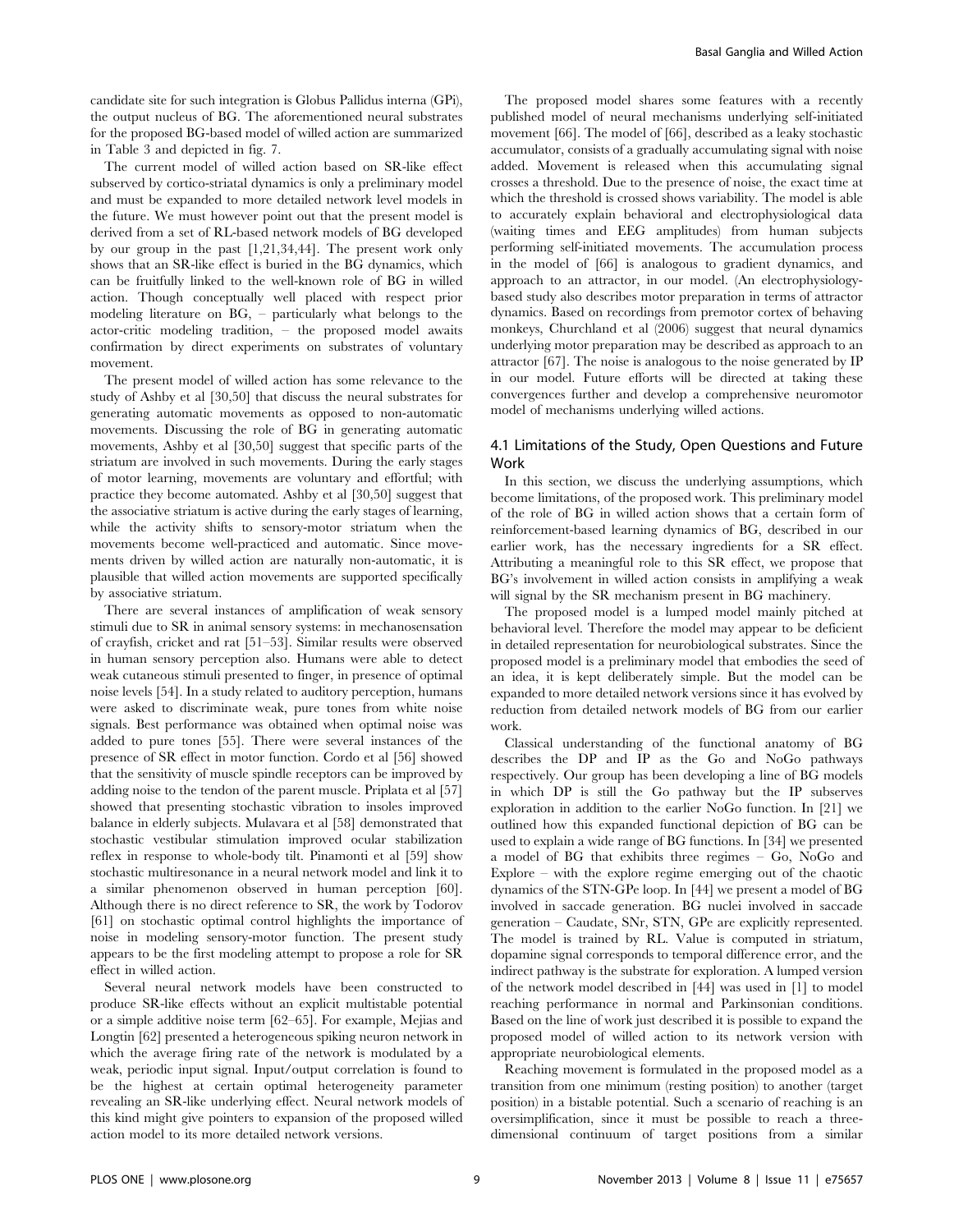

Figure 7. A block -diagram depicting the proposed neurobiological substrates of SR dynamics of eqn. (2.2.2). doi:10.1371/journal.pone.0075657.g007

continuum of resting positions. To this end, the potential function must be dynamically carved so that the two minima can be placed anywhere within the volume over which the hand is restricted. This can be achieved in a straightforward manner by allowing the resting and target positions parameterize the potential function. These modeling features are ideally incorporated in the expanded network version of the proposed model.

Application of the term SR to the proposed model has to be, strictly speaking, reconsidered since resonance implies an underlying frequency. There has been some debate in the literature about use of the term SR to certain biological phenomena in which noise plays a constructive role [68,69]. The term resonance is suggestive of frequency resonance which is the case with classical stochastic resonance. But McDonnell and Ward [69] use a more general term known as 'stochastic facilitation' which refers to a larger class of phenomena in which noise plays a beneficial role. Phenomena of SR then become a subclass of those of stochastic facilitation. Although the proposed model is presented as a case of SR, it must be noted that the model may not be strictly dubbed as one of classical stochastic resonance. The reason is that in the proposed model the input is not a periodic signal and therefore there is no frequency involved. However, considering the strong resemblance between eqn. (2.2.1) and eqn. (2.2.2) we choose to call the proposed model one of SR. More general future developments of the current model may perhaps be better described as models of stochastic facilitation.

#### Table 3.

| <b>SR</b> component | Neurobiological component                              |
|---------------------|--------------------------------------------------------|
|                     | Potential function Value function computed in striatum |
| Noise               | Chaotic activity of STN-GPe                            |
| Forcing signal      | Will command from pre-SMA/SMA                          |
|                     |                                                        |

doi:10.1371/journal.pone.0075657.t003

## Conclusions

The proposed model shows that a line of RL-based models of BG has an implicit SR effect. Exploiting the ability of SR effect to amplify a weak signal, we link the SR effect buried in BG dynamics with the functional associations between willed action impairment and BG lesions. Since the proposed model is a lumped model, more detailed network-level models, first with rate-coded neurons, and then with conductance-based neuron models, need to be developed. It will be possible to validate precise predictions that will emerge out of such detailed models using functional imaging techniques.

### Supporting Information

Figure S1 Plots of 'probability of reach'  $(P)$  vs. noise amplitude  $(D)$  for white noise for various values of  $T$ . Corresponding to each value of  $T$ , there is a thin solid line and a thick dashed line. The solid line represents the original simulation result, and the dashed line is the smoother version of the same. (TIF)

Figure S2 Plots of 'probability of reach' (P) vs. noise amplitude  $(D)$  for colored noise for various values of  $T$ . Corresponding to each value of  $T$ , there is a thin solid line and a thick dashed line. The solid line represents the original simulation result, and the dashed line is the smoother version of the same. (TIF)

Figure S3 A plot of ''fractional time'' (FT) vs. noise amplitude (D). (TIF)

Figure S4 Plot of 'probability of reach' (P) vs. noise amplitude (D) for various values of  $\varepsilon$  in eqn. 2.2.2. For increasing values of  $\varepsilon$ , the peak of the P vs. D graph shifts leftwards. (TIF)

Text S1 Appendix. (DOCX)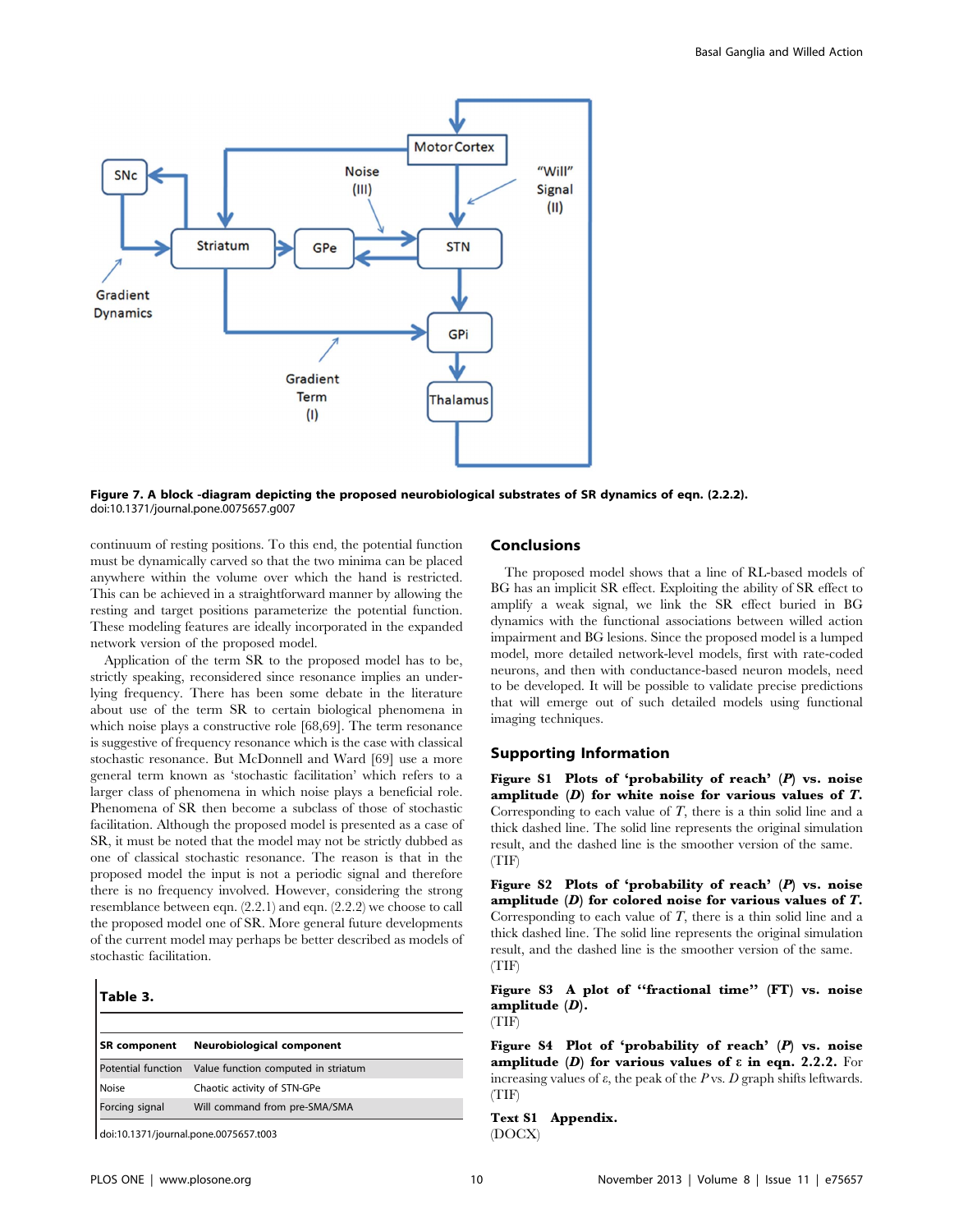Text S2 Supporting figures and tables. Figure S1, Plots of 'probability of reach'  $(P)$  vs. noise amplitude  $(D)$  for white noise for various values of  $T$ . Corresponding to each value of  $T$ , there is a thin solid line and a thick dashed line. The solid line represents the original simulation result, and the dashed line is the smoother version of the same. Table S1, Maxima of the P vs. T graphs in fig. S1 and the values of D at which the maxima occur. Figure S2, Plots of 'probability of reach'  $(P)$  vs. noise amplitude  $(D)$  for colored noise for various values of T. Corresponding to each value of T, there is a thin solid line and a thick dashed line. The solid line represents the original simulation result, and the dashed line is the smoother version of the same. Table S2, Shows the maxima of the  $P$  vs.  $T$  graphs and the values of  $D$  at which the maxima occur  $(WIN = 15)$  for colored noise. Figure S3, A plot of "fractional" time" (FT) vs. noise amplitude (D). Figure S4, Plot of 'probability

#### References

- 1. Jahanshahi M (1998) Willed action and its impairments. Cognitive Neuropsychology 15: 483–533.
- 2. James W (1890) Principles of Psychology. Macmillan, London.
- 3. Frith C (1992) The cognitive neuropsychology of schizophrenia: Psychology Press.
- 4. Deecke L, Kornhuber H (2003) Human freedom, reasoned will, and the brain: the Bereitschaftspotential story, M. Jahanshahi, M. Hallett, Editors. The Bereitschaftspotential: movement-related cortical potentials: 283–320.
- 5. Kornhuber H-H, Deecke L (1965) Changes in the brain potential in voluntary movements and passive movements in man: readiness potential and reafferent potentials. . Pflügers Archiv für die gesamte Physiologie des Menschen und der Tiere 284: 1.
- 6. Lang W, Cheyne D, Kristeva R, Beisteiner R, Lindinger G, et al. (1991) Threedimensional localization of SMA activity preceding voluntary movement. Experimental Brain Research 87: 688–695.
- 7. Frith C, Leary J, Cahill C, Johnstone E (1991) IV. Performance on psychological tests: demographic and clinical correlates of the results of these tests. British Journal of Psychiatry 159: 26–29.
- 8. Deiber M-P, Passingham R, Colebatch J, Friston K, Nixon P, et al. (1991) Cortical areas and the selection of movement: a study with positron emission tomography. Experimental Brain Research 84: 393–402.
- 9. Albin RL, Young AB, Penney JB (1989) The functional anatomy of basal ganglia disorders. Trends Neurosci 12: 366–375.
- 10. Alexander GE, DeLong MR, Strick PL (1986) Parallel organization of functionally segregated circuits linking basal ganglia and cortex. Annu Rev Neurosci 9: 357–381.
- 11. Middleton FA, Strick PL (2000) Basal ganglia and cerebellar loops: motor and cognitive circuits. Brain Res Brain Res Rev 31: 236–250.
- 12. Hikosaka O, Nakamura K, Sakai K, Nakahara H (2002) Central mechanisms of motor skill learning. Current opinion in neurobiology 12: 217–222.
- 13. Hikosaka O, Rand M, Nakamura K, Miyachi S, Kitaguchi K, et al. (2002) Long-term retention of motor skill in macaque monkeys and humans. Experimental Brain Research 147: 494–504.
- 14. Lehéricy S, Benali H, Van de Moortele P-F, Pélégrini-Issac M, Waechter T, et al. (2005) Distinct basal ganglia territories are engaged in early and advanced motor sequence learning. Proceedings of the National Academy of Sciences of the United States of America 102: 12566–12571.
- 15. Tanaka SC, Doya K, Okada G, Ueda K, Okamoto Y, et al. (2004) Prediction of immediate and future rewards differentially recruits cortico-basal ganglia loops. Nature neuroscience 7: 887–893.
- 16. Norman D, Shallice T (1986) Attention to action, RJ Davidson, GE Schwartz, D. Shapiro, Editors. Consciousness and Self-Regulation: 1–18. Plenum Press.
- 17. Damasio A, Van Hoesen G (1980) Structure and function of the supplementary motor area. Neurology 30: 1983.
- 18. Tekin S, Cummings  $\overline{\text{JL}}$  (2002) Frontal-subcortical neuronal circuits and clinical neuropsychiatry: an update. Journal of psychosomatic research 53(2): 647–654.
- 19. Schultz W, Dayan P, Montague PR (1997) A neural substrate of prediction and reward. Science 275: 1593–1599.
- 20. Bar-Gad I, Morris G, Bergman H (2003) Information processing, dimensionality reduction and reinforcement learning in the basal ganglia. Prog Neurobiol 71: 439–473.
- 21. Chakravarthy VS, Joseph D, Bapi RS (2010) What do the basal ganglia do? A modeling perspective. Biol Cybern 103: 237–253.
- 22. Joel D, Niv Y, Ruppin E (2002) Actor–critic models of the basal ganglia: New anatomical and computational perspectives. Neural Networks 15: 535–547.
- 23. Frank MJ (2005) Dynamic dopamine modulation in the basal ganglia: a neurocomputational account of cognitive deficits in medicated and nonmedicated Parkinsonism. Journal of cognitive neuroscience 17: 51–72.
- 24. Magdoom K, Subramanian D, Chakravarthy V, Ravindran B, Amari S-i, et al. (2011) Modeling basal ganglia for understanding Parkinsonian reaching movements. Neural Comput 23: 477–516.

of reach' (P) vs. noise amplitude (D) for various values of  $\varepsilon$  in eqn. 2.2.2. For increasing values of  $\varepsilon$ , the peak of the P vs. D graph shifts leftwards.

(DOCX)

# Acknowledgments

Thanks to Ahmed A. Moustafa for reviewing the manuscript and to Pragathi Priyadarshini, Ryan Phillips and Alekhya Mandali for help with formatting the manuscript.

# Author Contributions

Conceived and designed the experiments: VSC. Performed the experiments: VSC. Analyzed the data: VSC. Wrote the paper: VSC.

- 25. O'Reilly RC, Frank MJ (2006) Making working memory work: a computational model of learning in the prefrontal cortex and basal ganglia. Neural Comput 18: 283–328.
- 26. Jankovic J (2008) Parkinson's disease: clinical features and diagnosis. Journal of Neurology, Neurosurgery & Psychiatry 79: 368–376.
- 27. Giladi N, McMahon D, Przedborski S, Flaster E, Guillory S, et al. (1992) Motor blocks in Parkinson's disease. Neurology 42: 333–333.
- 28. Critchley EM (1981) Speech disorders of Parkinsonism: a review. J Neurol Neurosurg Psychiatry 44: 751–758.
- 29. Gammaitoni L, Hänggi P, Jung P, Marchesoni F (1998) Stochastic resonance. Reviews of Modern Physics 70: 223.
- 30. Ashby FG, Turner BO, Horvitz JC (2010) Cortical and basal ganglia contributions to habit learning and automaticity. Trends in cognitive sciences 14: 208–215.
- 31. Townsend BR, Paninski L, Lemon RN (2006) Linear encoding of muscle activity in primary motor cortex and cerebellum. Journal of neurophysiology 96: 2578– 2592.
- 32. Crutcher MD, Alexander GE (1990) Movement-related neuronal activity selectively coding either direction or muscle pattern in three motor areas of the monkey. Journal of Neurophysiology 64: 151–163.
- 33. O'Doherty JP, Buchanan TW, Seymour B, Dolan RJ (2006) Predictive neural coding of reward preference involves dissociable responses in human ventral midbrain and ventral striatum. Neuron 49: 157.
- 34. Kalva SK, Rengaswamy M, Chakravarthy V, Gupte N (2012) On the neural substrates for exploratory dynamics in basal ganglia: A model. Neural Networks 32: 65–73.
- 35. Clark DL, Boutros NN, Mendez MF (2005) The brain and behavior : an introduction to behavioral neuroanatomy. Cambridge: Cambridge University Press. xi, 265 p. p.
- 36. Bergman H, Feingold A, Nini A, Raz A, Slovin H, et al. (1998) Physiological aspects of information processing in the basal ganglia of normal and parkinsonian primates. Trends Neurosci 21: 32–38.
- 37. Nini A, Feingold A, Slovin H, Bergman H (1995) Neurons in the globus pallidus do not show correlated activity in the normal monkey, but phase-locked oscillations appear in the MPTP model of parkinsonism. J Neurophysiol 74: 1800–1805.
- 38. Sridharan D, Prashanth P, Chakravarthy V (2006) The role of the basal ganglia in exploration in a neural model based on reinforcement learning. Int J Neural Syst 16: 111–124.
- 39. Hikosaka O, Takikawa Y, Kawagoe R (2000) Role of the basal ganglia in the control of purposive saccadic eye movements. Physiological reviews 80: 953– 978.
- 40. Redgrave P, Prescott TJ, Gurney K (1999) The basal ganglia: a vertebrate solution to the selection problem? Neuroscience 89: 1009–1023.
- 41. Isoda M, Hikosaka O (2008) Role for subthalamic nucleus neurons in switching from automatic to controlled eye movement. The Journal of Neuroscience 28: 7209–7218.
- 42. Brown P, Oliviero A, Mazzone P, Insola A, Tonali P, et al. (2001) Dopamine dependency of oscillations between subthalamic nucleus and pallidum in Parkinson's disease. The Journal of Neuroscience 21: 1033–1038.
- 43. Terman D, Rubin J, Yew A, Wilson C (2002) Activity patterns in a model for the subthalamopallidal network of the basal ganglia. The Journal of Neuroscience 22: 2963–2976.
- 44. Krishnan R, Ratnadurai S, Subramanian D, Chakravarthy V, Rengaswamy M (2011) Modeling the role of basal ganglia in saccade generation: Is the indirect pathway the explorer? Neural networks 24: 801–813.
- 45. Baunez C, Robbins TW (1997) Bilateral lesions of the subthalamic nucleus induce multiple deficits in an attentional task in rats. European Journal of Neuroscience 9: 2086–2099.
- 46. Baunez C, Christakou A, Chudasama Y, Forni C, Robbins TW (2007) Bilateral high-frequency stimulation of the subthalamic nucleus on attentional perfor-